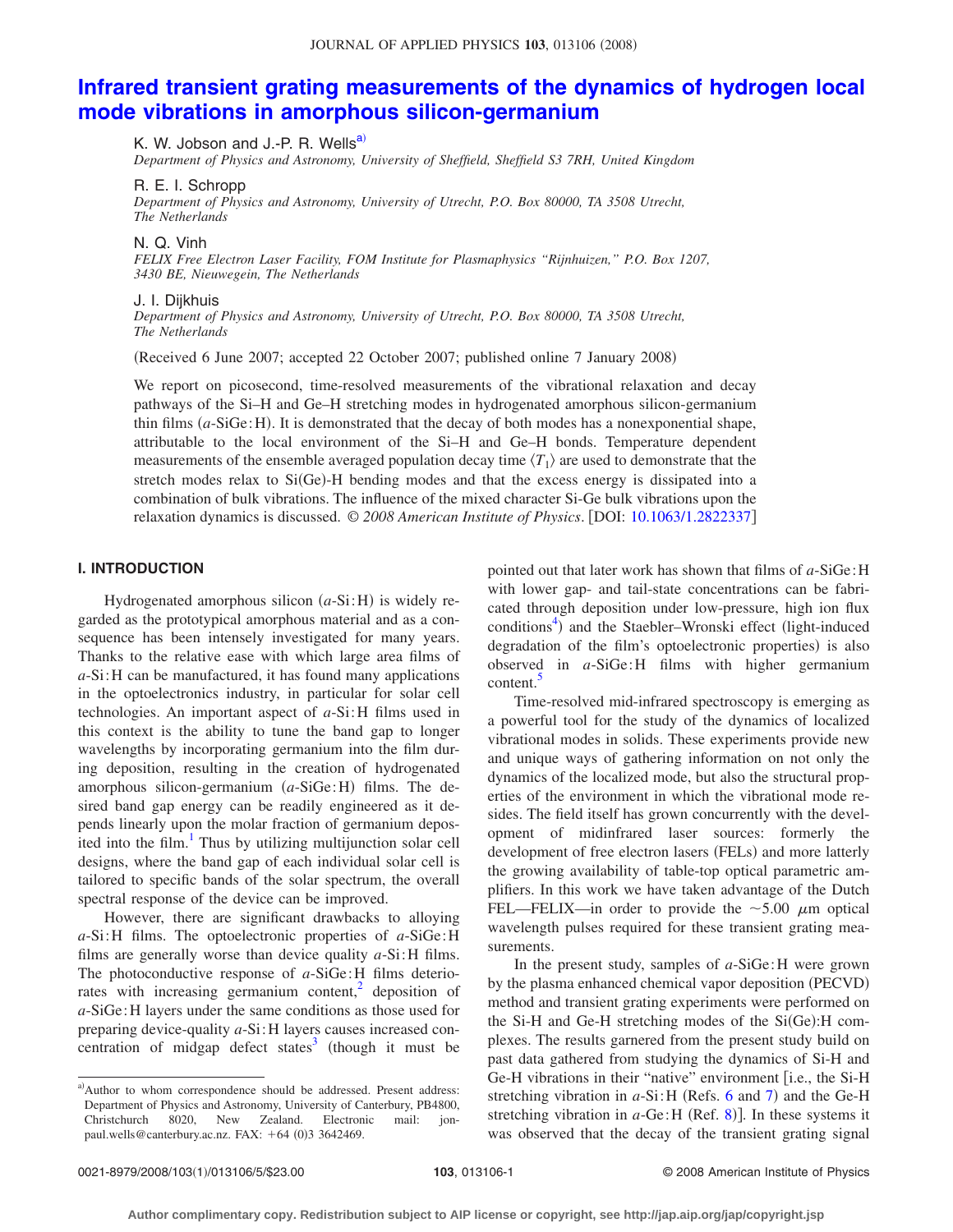generated from resonantly exciting the Si/Ge-H stretch mode had a nonexponential shape that was demonstrated to stem from the strong coupling of the highly localized Si/Ge-H mode to the surrounding amorphous environment, leading to a distribution of  $T_1$  decay times. Interestingly, this is not the case for either Si-D stretch modes in *a*-Si:D (Ref. [9](#page-4-8)) or for Si-O-Si asymmetric stretching modes in  $a$ -Si: $O_{0.1}$ .<sup>[10](#page-4-9)</sup> In the case of *a*-SiGe:H, both the Si-H and Ge-H localized modes are coupled to the same phonon bath, but the bath differs from that which is present when the Si(Ge): H complexes are located in the native environment by introducing mixed long-wavelength Si-Ge vibrational states $2$  that can be decayed into. These mixed character vibrations are highly prominent in the vibrational density of states of *a*-SiGe:H thin films and can be easily distinguished from states belonging to the  $Si(Ge)$  transverse optical  $(TO)$  modes due to the large mass difference between the Si and Ge atoms. The effect of these extra states in the phonon bath should manifest themselves in the relaxation dynamics of the localized vibrational modes (LVMs).

### **II. EXPERIMENTAL DETAILS**

The samples consist of thin films of *a*-SiGe:H that were prepared on *c*-Si substrates by PECVD. The films were measured to have a thickness of  $\sim$  1  $\mu$ m. The infrared absorption of the films was measured by use of a Fourier-transform infrared spectrometer. The transient grating measurements were performed by using the Dutch free electron laser (FELIX) in Nieuwegein. FELIX provides  $6 \mu s$  duration macropulses at a 5 Hz repetition rate which are composed of 25 MHz repetition rate micropulses. The FELIX wavelength can be tuned over a large range,  $4.3-250 \mu m$ , which more than adequately covers the  $4.7-5.5$   $\mu$ m range of interest in these experiments. The micropulse length is variable from 300 fs to 5 ps.

The transient grating technique is well-suited to measuring the lifetimes of LVMs. In this technique, the pulsed output of FELIX is split into three parts by two  $BaF<sub>2</sub>$  beamsplitters: a "probe" pulse (having wave vector  $\mathbf{k}_1$ ) and two "pump" pulses (having wave vectors  $\mathbf{k}_2$  and  $\mathbf{k}_3$ , respectively). Note that it is the micropulse length which determines the temporal resolution. The macropulse is a consequence of the fact that FELIX is a radio frequency-linac FEL. The  $\mathbf{k}_2$  and  $\mathbf{k}_3$  pulses are made to spatially and temporally overlap on the sample. If the FEL is resonant with a LVM absorption wavelength, then the excitation of the modes is spatially modulated across the overlap region, resulting in a population grating. The  $\mathbf{k}_1$  pulses can then be diffracted from this grating into the phase-matched direction  $k_d = k_1 \pm q$ , where q is the grating wave vector  $k_2 - k_3$ , and appropriately detected. Figure [1](#page-1-0) displays the transmission geometry (forward box) that was employed in these experiments. Thus by scanning the time delay *t* of the probe pulses with respect to the pump pulses, the amplitude of the population grating can be measured as a function of time. In these experiments the diffracted pulses were detected by a liquid nitrogen cooled HgCdTe detector and the signals recorded by means of a boxcar integrator.

<span id="page-1-0"></span>

FIG. 1. Schematic diagram of the beam geometry utilized in the transient grating experiment. The experimental values of the angles are  $\alpha = 16^{\circ}$  and  $\theta$ =12°.

The micropulse train is incident upon the sample, however, for all of the lifetime measurements the boxcar integrator is used to gate out an appropriate portion of the macropulse and we therefore integrate the micropulse signals over some time interval. The time interval is chosen to avoid the macropulse buildup time (where the micropulse energy changes rapidly from micropulse to micropulse) and also the decaying end of the macropulse, where the wavelength of the pulses can become unstable. Measurements of the grating decay, where only the leading edge of the macropulse was gated showed no difference to measurements made using any other component of the macropulse.

For the transient grating measurements, the grating period  $\Lambda$  is given by  $\mathbf{I}^{\mathrm{II}}$ 

$$
\Lambda = \frac{2\pi}{|\mathbf{q}|} = \frac{\lambda_p}{2\sin(\alpha/2)},\tag{1}
$$

where  $\lambda_p$  is the wavelength of the pump pulses and  $\alpha$  is the angle between the two pumps (see Fig.  $1$ ). Thus, the grating period is between 18 and 20  $\mu$ m over the wavelength range that was used in these experiments. The beam diameters were held constant at  $\sim 800 \mu$ m for the three beams, respectively, thus giving a total of  $\sim$ 35 grating periods in the overlap region. The grating itself is an optically thin refractive index grating with similar overall characteristics to those reported in our earlier work.<sup>10</sup> The grating decays as  $\exp(-2t/\langle T_1 \rangle)$  and thus the lifetime of the LVMs can be measured. The absorption length of the two modes, deduced from transmission measurements, is  $\sim$ 26  $\mu$ m for the SiH stretch mode and  $\sim$  46  $\mu$ m for the GeH stretch mode.

In order to perform temperature dependent measurements the sample was placed in an Oxford Instruments "microstat" cryostat and connected to an Oxford Instruments model ITC503 temperature controller. Thus the "lattice" temperature could be controlled. There is also a contribution to the temperature from the nonequilibrium bath vibrations that are generated during the relaxation of the excited LVMs. This can lead to a distorted measurement of the lifetime if not properly accounted for: the nonequilibrium phonon population can cause stimulated emission of the LVMs, thus increasing the relaxation rate. As the nonequilibrium population is dependent upon the number of LVMs excited, power dependent measurements of the lifetime are performed to discern at what intensities this effect begins to contribute to the relaxation rate. For the measurements presented here, a total pump energy of not more than 1.3  $\mu$ J is employed.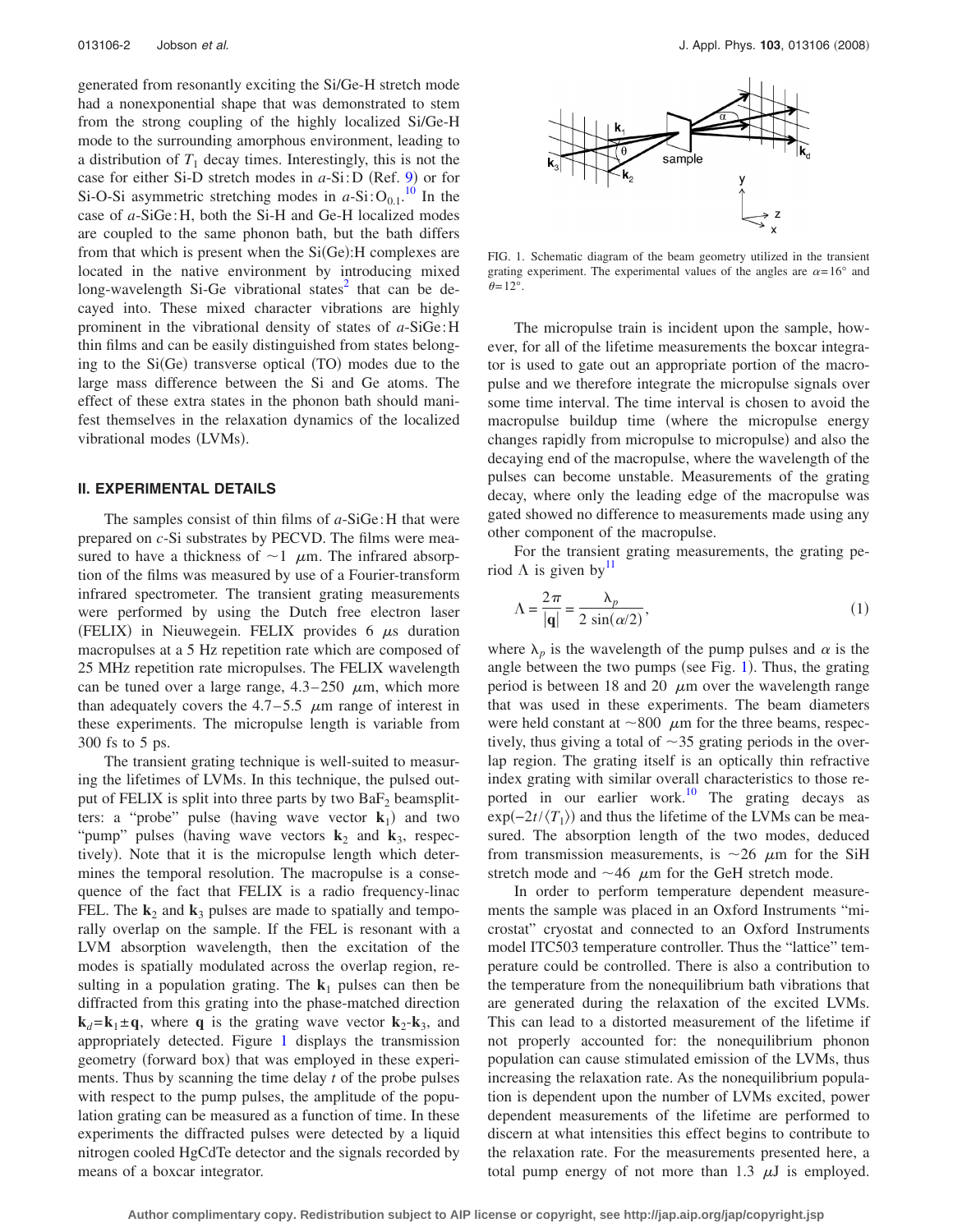<span id="page-2-0"></span>

FIG. 2. 10 K infrared transmission spectrum of an *a*-SiGe:H thin film showing the Si–H and Ge–H stretch modes.

Further, gating both at the start and the end of the macropulse with a gate width of 0.5  $\mu$ s yielded no discernable difference in the lifetimes recorded.

#### **III. RESULTS AND DISCUSSION**

Figure [2](#page-2-0) displays the relevant portion of the mid-infrared absorption spectrum of the *a*-SiGe:H film. Decomposition of the large absorption feature between 1800 and 2200 cm−1 into its constituent Gaussian components show there to be three peaks with resonant frequencies at 1880, 2000, and 2080 cm−1. From previous measurements in the literature, $12,13$  $12,13$  these modes can be ascribed to the Ge-H stretching mode (at 1880 cm<sup>-1</sup>), the Si–H stretching mode (at 2000 cm<sup>-1</sup>) and a contribution at 2100 cm<sup>-1</sup> due to the stretching mode of Si–H bonds when this complex is located on an internal void surface and/or the presence of  $Si-H<sub>2</sub>$ dihydride groups. The large linewidths of these absorption features are characteristic of vibrational modes in an amorphous environment and are due to significant inhomogeneous broadening from the amorphous host.

<span id="page-2-1"></span>

FIG. 3. 10 K transient grating signals when resonantly exciting (a) the Ge–H stretch mode at 5.32  $\mu$ m and (b) the Si–H stretch mode at 5.00  $\mu$ m.

<span id="page-2-2"></span>

FIG. 4. Wavelength dependent lifetimes superimposed on the linear transmission spectrum.

Figure [3](#page-2-1) displays the time integrated transient grating signals when the wavelength of the FEL is resonant with (a) the Si-H and (b) Ge-H stretching modes. It is immediately apparent that both traces are nonexponential, as is observed when the  $Si(Ge)$ : H complexes are situated in the native amorphous environment. As the nonexponentiality is due to a distribution of lifetimes, it is not possible to fit a curve to the data and obtain an absolute value for the lifetime. Instead, an ensemble averaged lifetime is inferred, which is defined as

<span id="page-2-3"></span>
$$
\langle T_g \rangle = \int tS_g(t)dt \bigg/ \int S_g(t)dt,
$$
\n(2)

where  $T_g$  is the decay time of the population grating, *t* is the time delay, and  $S_g$  is the diffracted intensity. The lifetime of the mode  $T_1$  is related very simply to  $T_g$  by the relation  $\langle T_1 \rangle = 2 \langle T_2 \rangle$ . In this way, the mean lifetimes of the Si–H and Ge-H stretching modes were measured (at  $10 K$ ) to be  $101$ and 154 ps, respectively.

Figure [4](#page-2-2) displays measured average lifetimes as the FELIX wavelength is scanned across the absorption spectrum of the Si(Ge)-H stretch modes. Starting with the lifetimes in the vicinity of the Ge-H stretch mode, it is seen that the lifetime of the mode does not appreciably change on the red side of the absorption feature. However as the excitation wavelength is decreased, the measured value of  $\langle T_1 \rangle$  decreases as the spectral overlap with the Si–H stretch mode increases. A small plateau is reached at a spectral position that is just to the low energy side of the peak of the stretch mode. This position is from where we assign the  $\langle T_1 \rangle$  of the Si–H stretch mode. As the wavelength is shifted further toward higher energies, the measured  $\langle T_1 \rangle$  begins to fall again, this time due to overlap with the Si–H stretch mode associated with hydrogen bonded to the surface of inner voids and/or multihydride species. A similar effect has been reported by Rella *et al.* for the Si–H stretch mode in *a*-Si:H.[14](#page-4-13) The wavelength dependence of the lifetimes in the region of the Si–H stretch mode is similar to that measured in *a*-Si:H, however, the absolute magnitude of the lifetimes are markedly different. The average lifetime of the Si–H stretch mode is 138 ps in  $a-Si:H$ ,<sup>6</sup> a result we have confirmed. The reduction in  $\langle T_1 \rangle$  of the Ge-H stretch mode in *a*-SiGe:H is even

**Author complimentary copy. Redistribution subject to AIP license or copyright, see http://jap.aip.org/jap/copyright.jsp**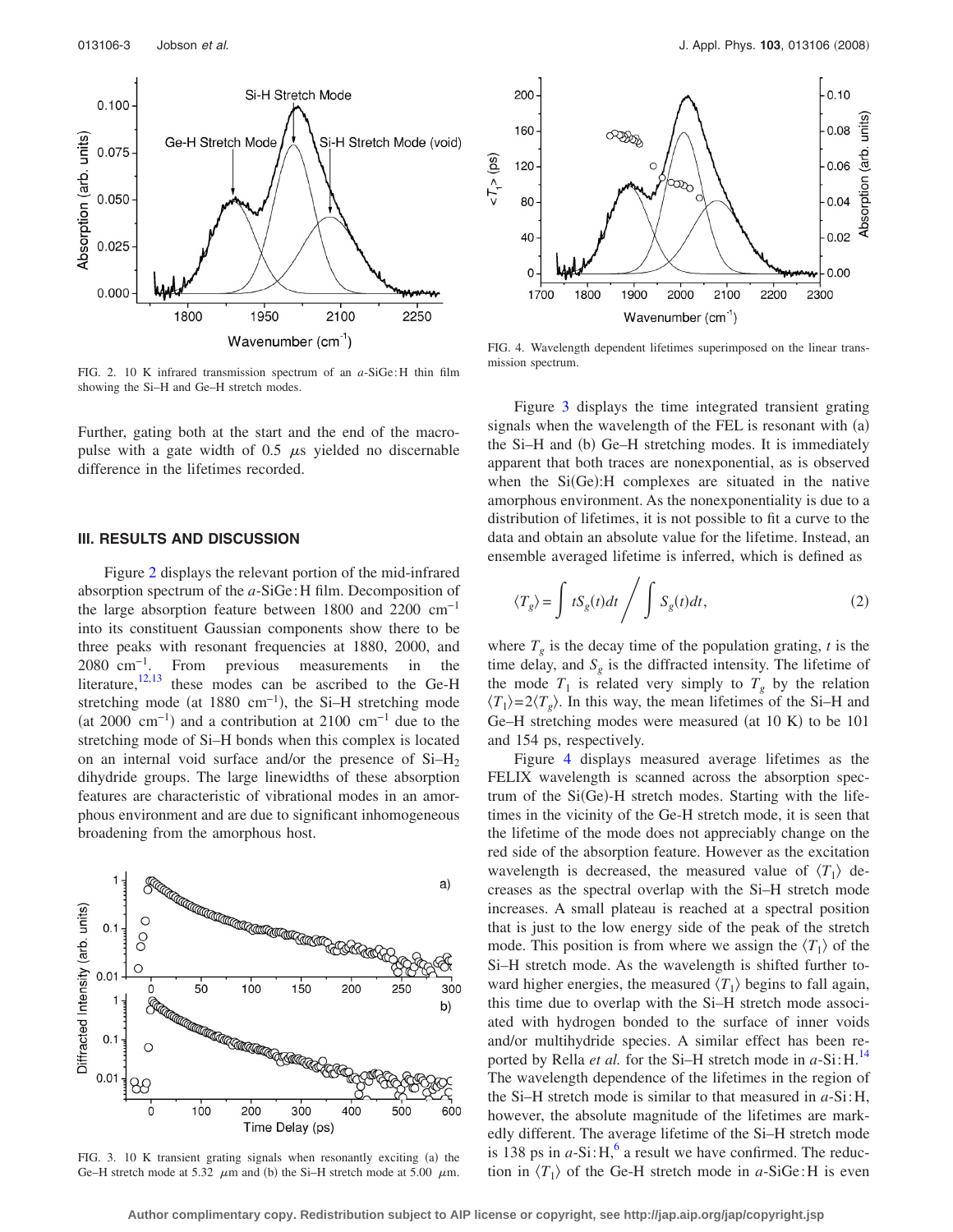<span id="page-3-0"></span>

FIG. 5. Temperature dependent mean population decay rates of (a) the SiH stretch mode and (b) the GeH stretch mode. The open circles are the measured values and the curves represent various fits to Eq.  $(2)$  $(2)$  $(2)$ . The three best fits in plot (a) correspond to relaxation to: one Si-H bending mode, four Si–Si 301 cm<sup>-1</sup> LA phonons, and one Si–Si 154 cm<sup>-1</sup> TA phonon (unbroken curve); two Si–H bending modes, a Si–Ge 385 cm<sup>-1</sup> TO phonon and two Si–Si 168 cm<sup>-1</sup> TA phonons (dotted curve); one Si–H bending mode, two Si–Si 505 cm−1 TO phonons, one Si–Si 214 cm−1 TA phonon, and one Si–Si 136 cm<sup>-1</sup> TA phonon (dashed-dotted curve). The two best fits in plot (b) correspond to relaxation to: one Ge-H bending mode, four Ge-Ge 294 cm<sup>-1</sup> TO phonons, and one Ge-Ge 132 cm<sup>-1</sup> TA phonon (unbroken curve); two Ge-H bending modes, one Si–Ge  $441 \text{ cm}^{-1}$  TO phonon, and two Ge–Ge 150 cm<sup>-1</sup> LA phonons (dashed curve).

more pronounced: the lifetime of this mode is 306 ps in  $a$ -Ge: H. $^8$  $^8$  Thus, we deem it highly likely that the presence of mixed character Si–Ge vibrations increases the number of possible relaxation channels, thereby reducing the lifetime.

Temperature dependent measurements of  $\langle T_1 \rangle$  allow a direct assessment of the decay channels to be made. Figures  $5(a)$  $5(a)$  and  $5(b)$  display the temperature dependence of the averaged decay rate of the Si–H and Ge–H modes, respectively. The measured rates increase by factors of approximately 1.7–1.9 as the temperature increases from 10 to 155 K, due to stimulated phonon emission. The dependence of the anharmonic decay rates on temperature is given by $\frac{15}{2}$ 

$$
[T_1(T)]^{-1} = [T_1(0)]^{-1} \left\{ \frac{\exp(\hbar \omega / k_B T) - 1}{\Pi_i[\exp(\hbar \omega_i / k_B T) - 1]} \right\},
$$
 (3)

where  $T_1(0)$  is the lifetime at a temperature of 0 K, which we have approximated by our 10 K measurement,  $\omega$  is the frequency of the excited mode and  $\omega_i$  the frequencies of the accepting modes fulfilling the energy-conserving relation  $\Sigma_i \hbar \omega_i = \hbar \omega$ .

Figure  $5(a)$  $5(a)$  displays the temperature dependence of the lifetime of the Si–H stretching mode. The short-dashed curve represents anharmonic decay into two Si–H bending modes of the Si:H complex at  $640 \text{ cm}^{-1}$ ,<sup>[13](#page-4-12)</sup> one Si–Si TO phonon at 505 cm<sup>-1</sup> and another Si–Si transverse acoustic (TA) phonon at 215 cm<sup>-1</sup>. This trend completely underestimates the rise in the relaxation rate as the sample temperature increases, due to the high energy of the bulk vibrations. Conversely, the dashed curve shows decay to three Si–H bending modes and one 80 cm−1 phonon which overestimates the increase in relaxation rate due to the low energy of the 80 cm−1 phonon. The remaining three curves are reasonable approximations to the experimental data. The solid line shows sixth order decay into one Si–H bending mode, four Si–Si longitudinal acoustic  $(LA)$  phonons at 301 cm<sup>-1</sup> and one Si–Si TA phonon at 154 cm−1. The dotted line represents five phonon decay into two Si–H bending modes, a Si–Ge TO phonon at 385 cm<sup>-1</sup>, and two Si–Si 168 cm<sup>-1</sup> TA phonons. Finally, the dashed-dotted curve represents decay to one Si–H bending mode, two Si–Si TO phonons at 505 cm<sup>-1</sup>, and two Si–Si TA phonons: one at 214 cm<sup>-1</sup> and at the other at 136 cm−1. The dotted and dashed-dotted curve fit the data most closely. The key difference between the two relaxation pathways is that the dotted curve represents a pathway by which some of the vibrational energy is deposited into the mixed character Si–Ge vibrational modes. Considering that the same LVMs and lattice modes are available to decay to in the pure *a*-Si:H system and that there is a clear difference in  $\langle T_1 \rangle$  in that case, it would seem that the more likely relaxation pathway is the one whereby relaxation is partly via the Si–Ge vibrational modes themselves.

Figure  $5(b)$  $5(b)$  displays the temperature dependent measurements of the average relaxation rate of the Ge-H stretching mode. The short-dashed curve illustrates relaxation into four accepting modes: three Ge-H bending modes at 570 cm−1 (Ref. [12](#page-4-11)) and one Ge-Ge 170  $cm^{-1}$  LA phonon. This underestimates the increase in the relaxation rate as a consequence of the high phonon energies involved. The dashed-dotted curve represents anharmonic decay into two Ge-H bending modes and four 214 cm<sup>-1</sup> phonons, which overestimates the increase in the decay rate. Raman scattering studies indicate that these phonons at 214 cm−1 are resonant vibrational mode, the identity of which is yet to be ascertained.<sup>16</sup> There are two assumptions which closely approximate the data. The solid curve represents a six phonon decay process having accepting modes comprising one Ge-H bending mode, four Ge-Ge TO phonons at 294  $cm^{-1}$  (Ref. [17](#page-4-16)), and one Ge-Ge TA phonon at 132 cm<sup>-1</sup>. The dashed curve represents relaxation to two Ge-H bending modes, a Si–Ge TO phonon at 441 cm<sup>-1</sup>, and two Ge-Ge LA phonons at 150 cm<sup>-1</sup>.

These temperature dependent measurements show that both the Si–H and Ge–H stretch mode have the possibility of relaxing by depositing some of their vibrational energy into the Si–Ge vibrational modes and it is almost certain that inclusion of such mixed states is chiefly responsible for the reduction in lifetime as compared to the Si(Ge)-H stretch mode in  $a-Si(Ge)$ : H. The reduction in the lifetime is most significant for the Ge-H mode. When the Ge:H complex is situated in a pure *a*-Ge matrix, the phonon cutoff is close to 320 cm−1, however, in *a*-SiGe the phonon cutoff is near 460 cm−1. Thus the bulk vibrational density of states observed by the Ge-H mode in *a*-SiGe provides for a significantly greater number of possible relaxation pathways and